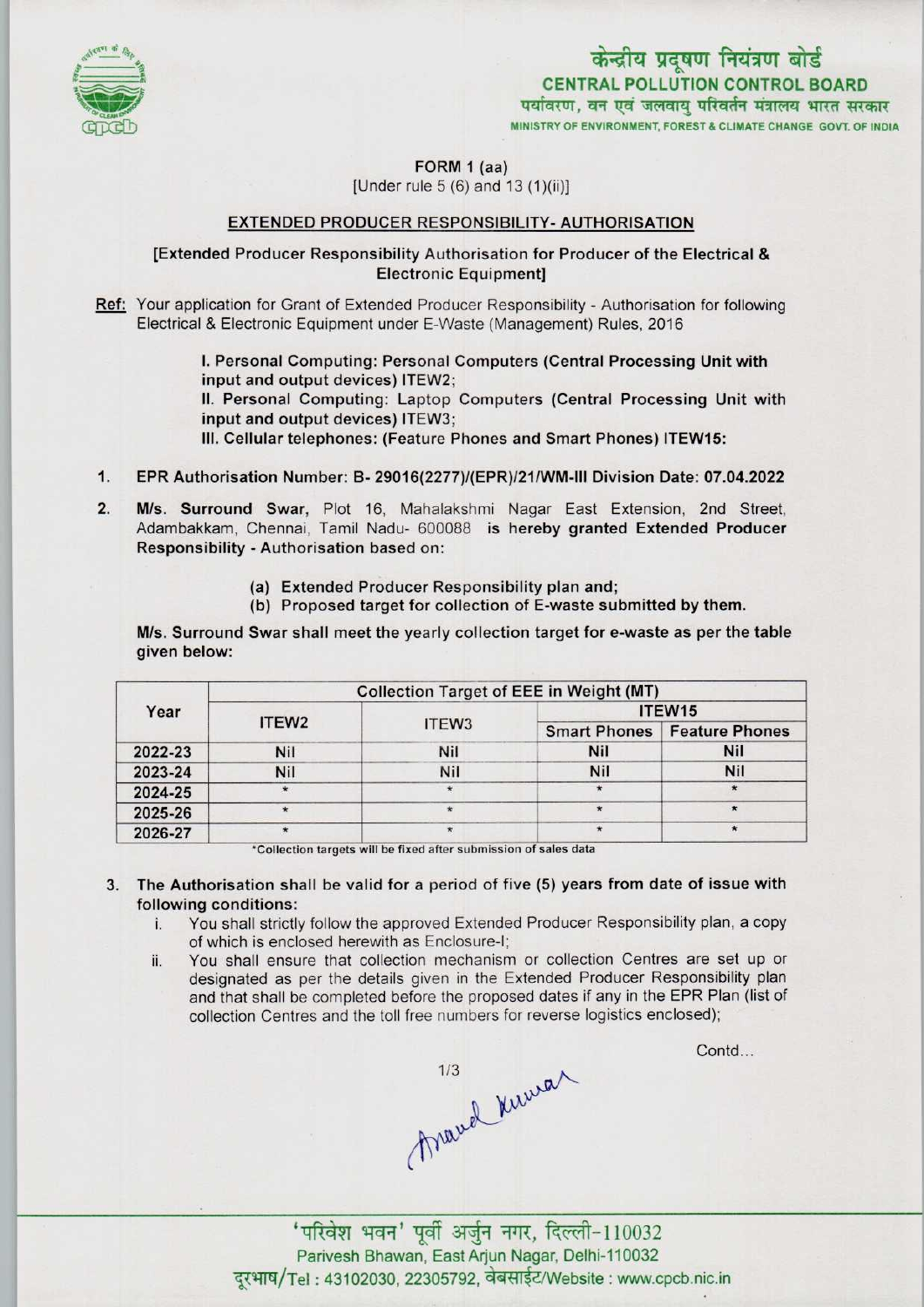

From pre page...

- iii. You shall ensure that all the collected e-waste is channelized to your dismantler/recycler M/s Greenzon Recycling Pvt. Ltd R-30, UPSIDC Industrial Area, Sikandrabad, Bulandshar and record shall be maintained at dismantler/recycler and at your end.
- iv. You shall maintain records, in Form-2 of these Rules, of e-waste and make such records available for scrutiny by Central Pollution Control Board;
- v. You shall file annual returns in Form-3 to the Central Pollution Control Board on or before 30th day of June following the financial year to which that returns relates.

## vi. General Terms & Conditions of the Authorisation:

- a.The authorisation shall comply with provisions of the Environment (Protection) Act, 1986 and the E-waste (Management) Rules, 2016 made there under;
- b.The authorisation or its renewal shall be produced for inspection at the request of an officer authorised by the Central Pollution Control Board;
- c.Any change in the approved Extended Producer Responsibility plan should be informed to Central Pollution Control Board within 15 days on which decision shall be communicated by Central Pollution Control Board within sixty days;
- d. It is the duty of the authorised person to take prior permission of the Central Pollution Control Board to close down any collection centre/points or any other facility which are part of the EPR plan;
- e. An application for the renewal of authorisation shall be made as laid down in subrule (vi) of rule of 13(1) the E- Waste (Management) Rules, 2016;
- f. The Board reserves right to cancel/amend/revoke the authorisation at any time as per the policy of the Board or Government.

#### vii. Additional Conditions: -

- a)That the applicant will submit annual sales data along with annual returns;
- b) That the applicant has to ensure that the addresses of collection points provided by them in their EPR Plan are correct and traceable and the collection points/centres are functional;
- c) That the applicant will submit revised application for grant of EPR Authorisation in case of applicant adding/changing PRO or changing its EPR Plan;
- d)That the applicant has to ensure that the e-waste collected at collection centres/points or through Buy-back and DRS mentioned in the application should reach to its authorized dismantler/recycler;

**Contd** 

2/3<br>Avairel Kurra